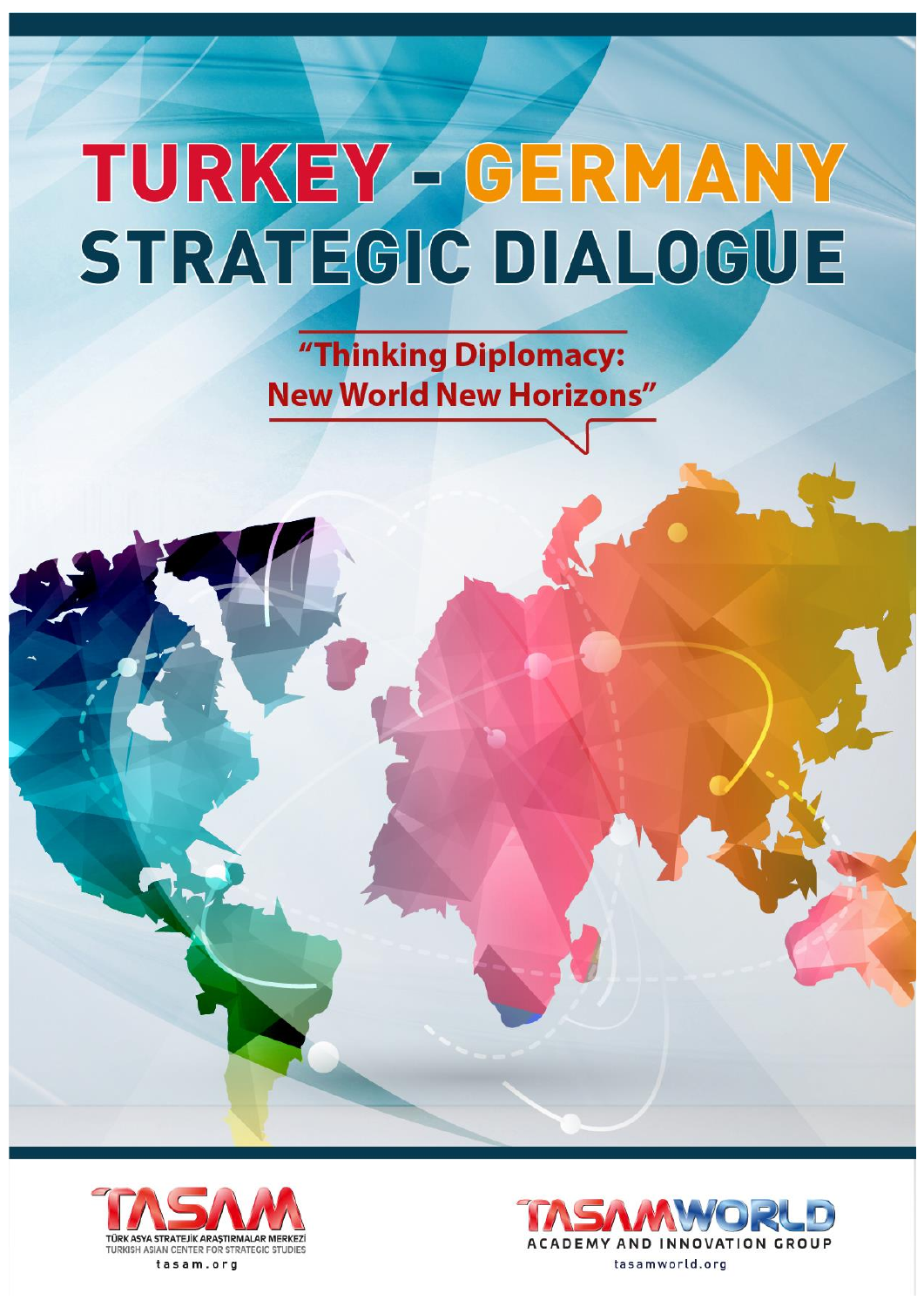

## **VISION DOCUMENT** (DRAFT) **TURKEY - GERMANY STRATEGIC DIALOGUE "Thinking Diplomacy: New World New Horizons"**

## **( Turkey - Germany )**

Turkey distinguishes itself with an 84-million inhabitants, growing economy and geo-strategic status in the center of Afro-Eurasia. Turkey's historical, political and cultural ties between Europe, Black Sea, Caucasus, Asia, Middle East and African countries, rising activity in the international arena, especially in the United Nations, being an important member of organizations such as NATO, OSCE and CICA and with active foreign policy, it has become an increasingly important actor on the global platform.

Germany, with its population of 83 million and GDP (2019) of 3.853 trillion dollars, is a prominent country in Europe and also a global actor in international arena. Since its establishment, Germany is considered one of the most powerful countries in Europe and the World. In 21<sup>st</sup> century Germany is still a prominent political and economical power in the global arena. Germany's national power comes from its strong and dynamic economy, qualified human resources, cultural and historical heritage, technological developments and influential position in international politics. These factors make Germany a strong regional and global power.

Turkey-Germany relations have long-standing history. Ottoman Empire signed a treaty of amity with Kingdom of Prussia in 1790 and during the reign of Abdülhamid II military relations with Germany had improved. During First World War, besides being allies, Turkey and Germany had cooperated in many fields such as construction of Baghdad Railway Project.

Various German leftist, liberal and Jewish academics and engineers were invited to Turkey after Hitler came to power in 1933. These academics and engineers contributed to the establishment and development of various universities, industries and companies. During Cold War era, Turkey and Federal Republic of Germany (West Germany) had cooperated in trade, economy and culture. In 1960 Germany signed Labor Recruitment Agreement with Turkey and many Turkish workers migrated to Germany.

The bilateral trade volume between Turkey and Germany stood at nearly 36 billion dollars in 2019 and trade gap weigh against Turkey was approximately 2.7 billion dollars. In 2019, Germany as Turkey's largest trading partner, took the  $1<sup>st</sup>$  place among its exporting countries and the  $2<sup>nd</sup>$  place among its imports. The main products exported by Turkey to Germany are clothing and its accessories, land transportation vehicles, internal combustion, reciprocating engine parts; parts for land vehicles, textile fibers and products. The main products exported by Germany to Turkey are automobiles, station wagons, racing cars; parts for land vehicles; therapeutic/prophylactic drugs (dosed); electrical machinery and devices.



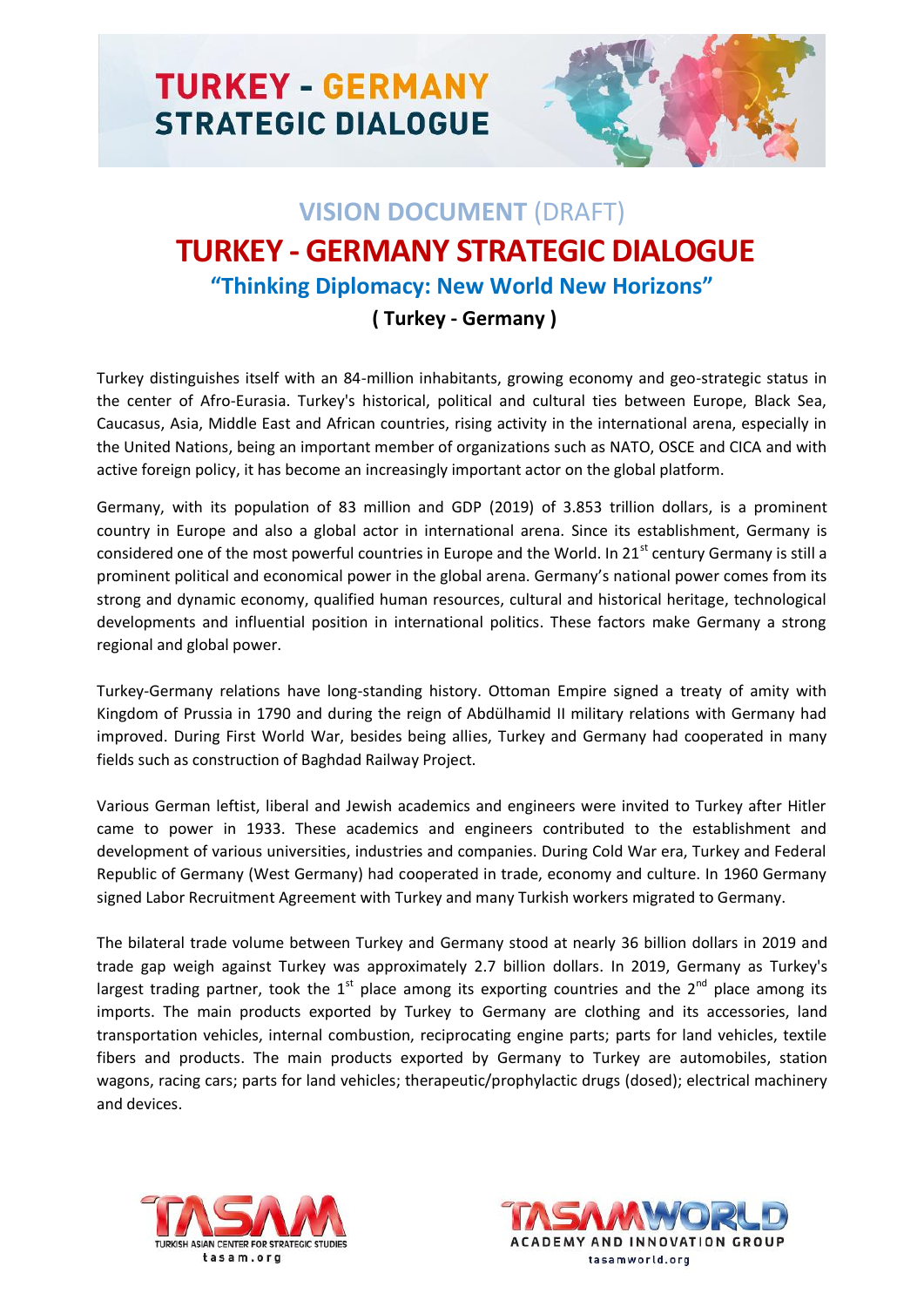

Approximately 8 thousand companies with German capital operate in Turkey. Germany ranks first in terms of number of foreign-owned companies established in Turkey. And the number of Turkish businesses in Germany is around 80 thousand. These enterprises generate a turnover of more than 52 billion dollars and provide employment opportunities to approximately 500 thousand people. Germany is one of the most important allies of Turkey. Main elements in Turkey-Germany relations include; 3 million German citizens of Turkish descendants, trade volume of 36 billion dollars, Turkey's EU membership process, 5 million German tourists visiting Turkey annually and defense industry projects.

Besides dual relations; Germany is a close partner of Turkey in NATO, OSCE and European Council. High level official visits between Turkey and Germany take place frequently. Common traits between Turkey and Germany are commitment to democracy, secularism, membership to G20 and World Trade Organization and being developmentalist economies.

The basis tendency coming with globalization and multidimensionality which gained momentum after the end of the Cold War, aims to strengthen the countries not by themselves but through certain regional cooperation and trans-regional partnerships. Countries are now moving towards an open structure based on dialogue and cooperation in economic, political and cultural terms, while those who cannot adapt are experiencing serious instability.

it is being deeply felt that there is an urgent necessity for collaborative works of the two countries so that the solutions for the regional issues can be found. Now it is required that the two countries head towards a future structure, in order to uplift the Turkey - Germany relations an ideal point within a world power schema which takes its form in a multi-dimensional way, by creating a mutual deepening not only in political and strategic basis but also in its each parameter. History offers both the two countries opportunities for deepening their interdependency. In this regard, the **Turkey - Germany Strategic Dialogue**, which will bring together the representatives of the related sectors in a comprehensive way that includes the strategic dimension of the relations, will play a significant role.

## **Main Theme**

**Thinking Diplomacy: New World New Horizons**

## **Sub Themes**

**New Balances New Economy Turkey-Germany Economical Relations: Opportunities and Risks Energy Policies: Geopolitics and Security Technological, Academic and Cultural Cooperation Sectoral Cooperation Perspectives, Defense Industry and Transportation Social, Economical and Political Developments**

**Turkey's European Union Membership Process and Turkey-Germany Relations**



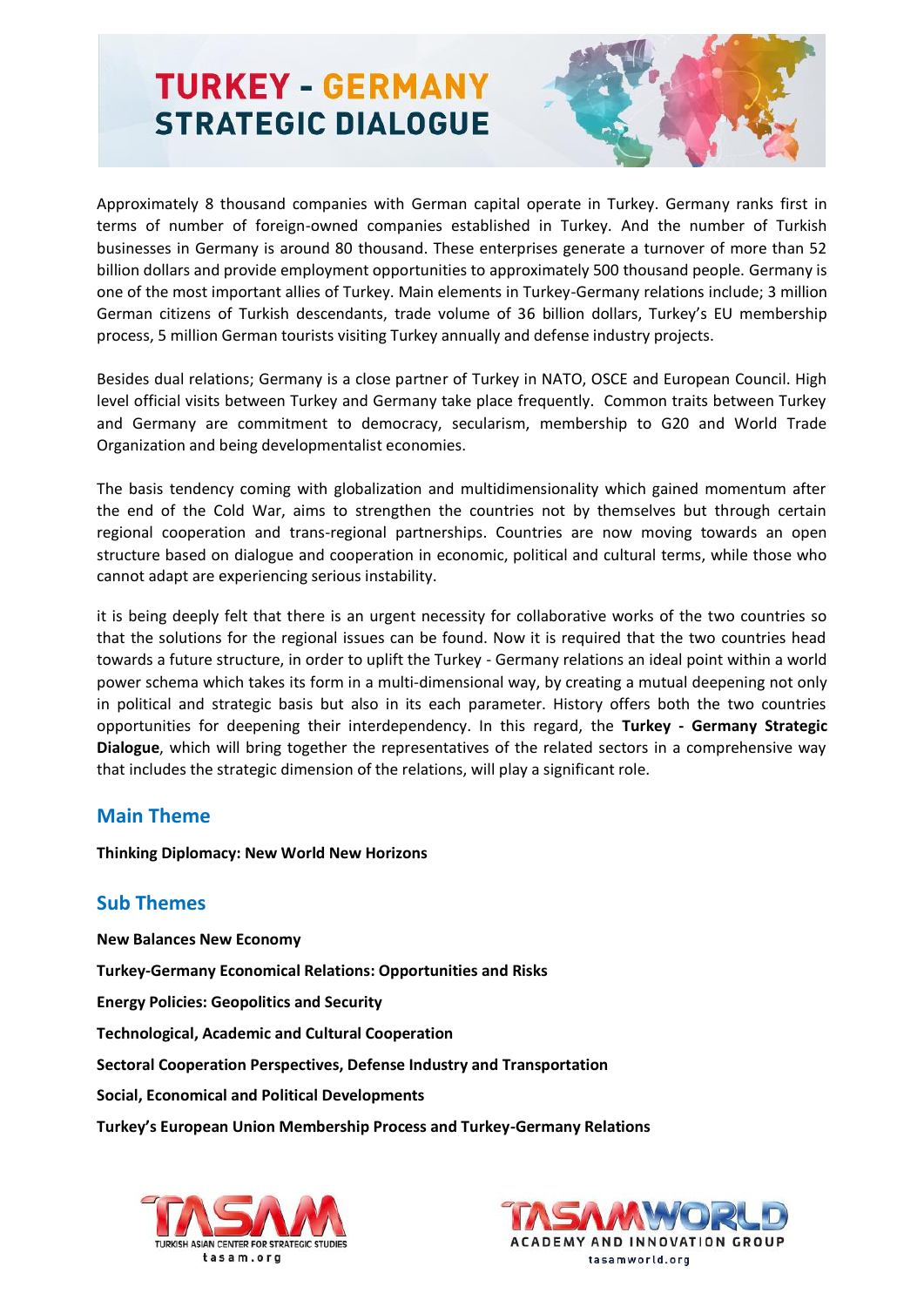

**Middle East, Africa, Central Asia and Turkey - Germany Relations with USA and New Partners: Regional Strategies Rising Powers in Multi-Polar World and Adaptation to the Global Management Structures Academic and Cultural Cooperation** 

### **Primary Sectors**

**Public Diplomacy, Education and Language Culture and Tourism Construction, Construction Business and Infrastructure Health and Health Tourism Energy, Petro-chemistry and Investments Logistics, Transportation and Communication Banking and Finance (Strategic Investment Fund) Economy and Trade Media and Communication Science and Technology Brand Cities and Environment Defence and Space Industry**

## **STUDIES AND ACTIVITIES (DRAFT)**

#### **Method**

Inductive Reasoning, Participation and Economic Deepening

**Turkey - Germany Committee of Wise Persons Meetings Workshop**

**Building Capacity and Ecosystem Inventory**

**Preparation of Research Projects and their Reports**

**Development of Pro-active Policy Recommendations** 

**Round-Table Meetings/Workshops**